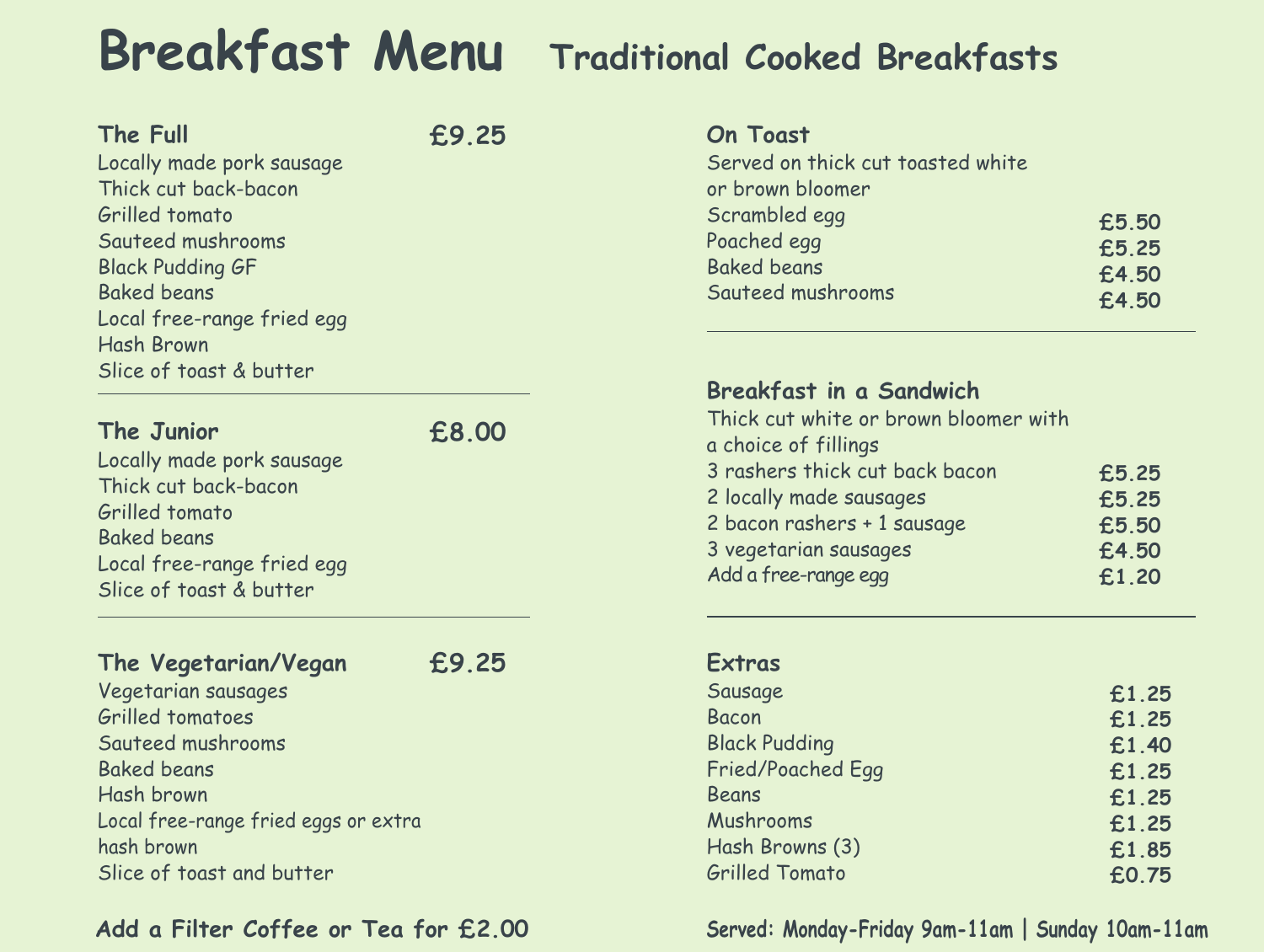# **Lunch Menu**

Selected meals where shown available in smaller portions for children or customers with smaller appetites

**Devon Beef Lasagne with Garlic Bread** Served with salad & coleslaw or chips & peas

**Sweet Potato & Chickpea Curry GFF** Served with basmati rice, mango chutney & poppadum

**Sausage and Mash GFF** Served with red wine onion gravy & peas

**Battered Fillet of Cod in a Devon Cider Batter with Chips, Peas & freshly made Tartar Sauce GFF**

**Macaroni and West Country Cheese V**

# **ADULT CHILD £11.95 | £8.95**

- **£10.50 | £7.75**
- **£12.95 | £8.95**
- 
- **£10.50 | £8.00**
- 
- **£10.50 | £8.75**

**GFF Gluten Free Friendly** - No Gluten containing ingredients. **V Vegetarian VGVegan** Please ask staff for details.

Available: Monday-Saturday 11.30am-4pm Sunday 11.30am-2pm

- 
- 
- 
-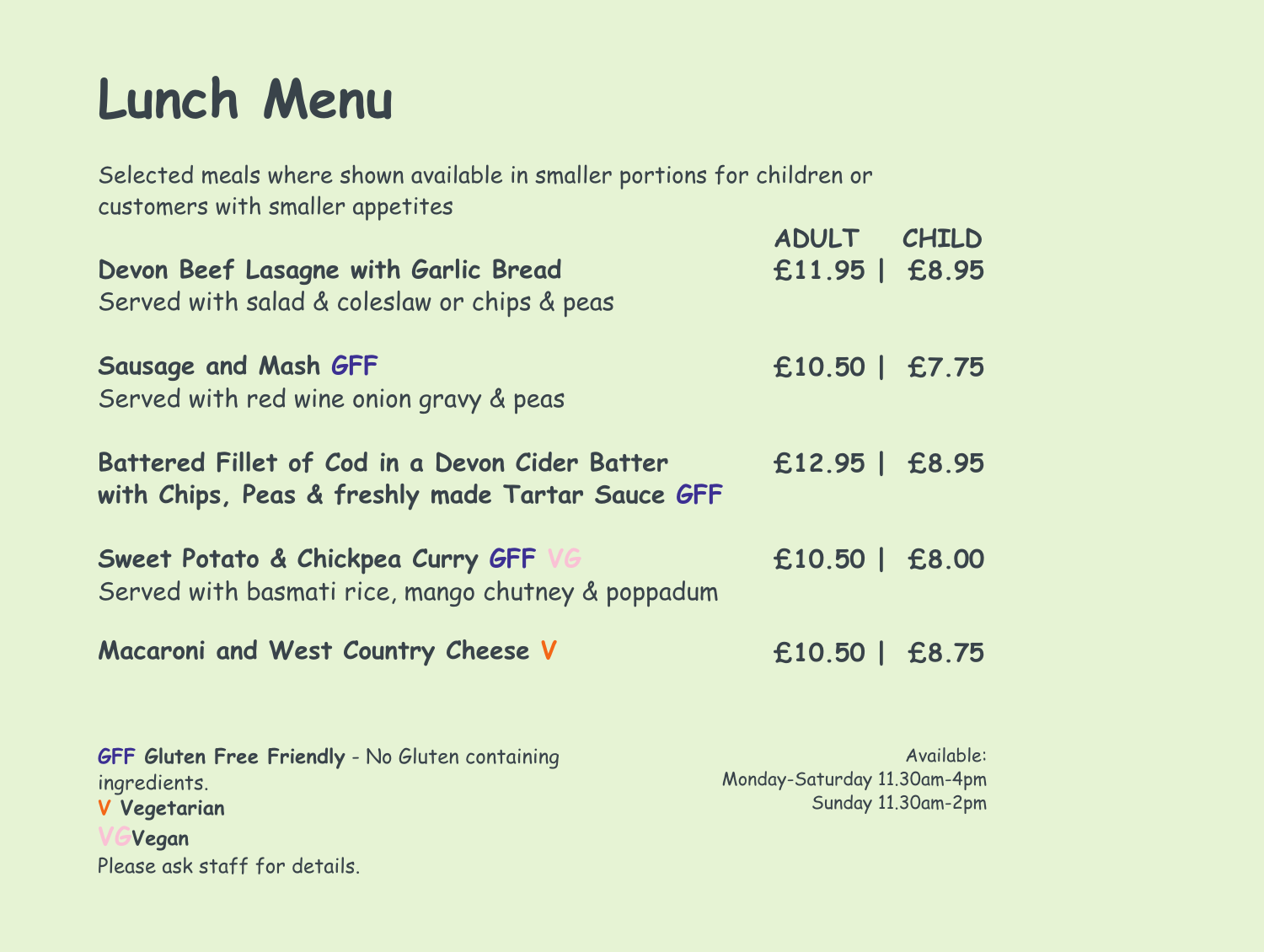# **The Salad Option Ploughmans Lunch**

 $\blacklozenge$  Devon Blue or Barber's Vintage reserve cheddar served with a selection of pickles, crusty baguette, celery, grapes, crisp apple and a salad garnish. V

 $\blacklozenge$  Honey Roast Ham served with a selection of pickles, crusty rustic baguette, celery, grapes, crisp apple and a salad garnish.

**Comment Service Rose Sauce** u Honey Roast Ham u Tuna Mayo ◆ Smoked Peppered Mackerel **2006** 

# **Salad Lunch with new potatoes & coleslaw** ◆ Deep filled individual Quiche made with local free range eggs & West Country cheese V

### **£9.75**

**GFF Gluten Free Friendly** - No Gluten containing ingredients. **V Vegetarian VG Vegan Please ask Staff for details**

Available: Monday-Saturday 11.30am-4pm Sunday 11.30am-3.00pm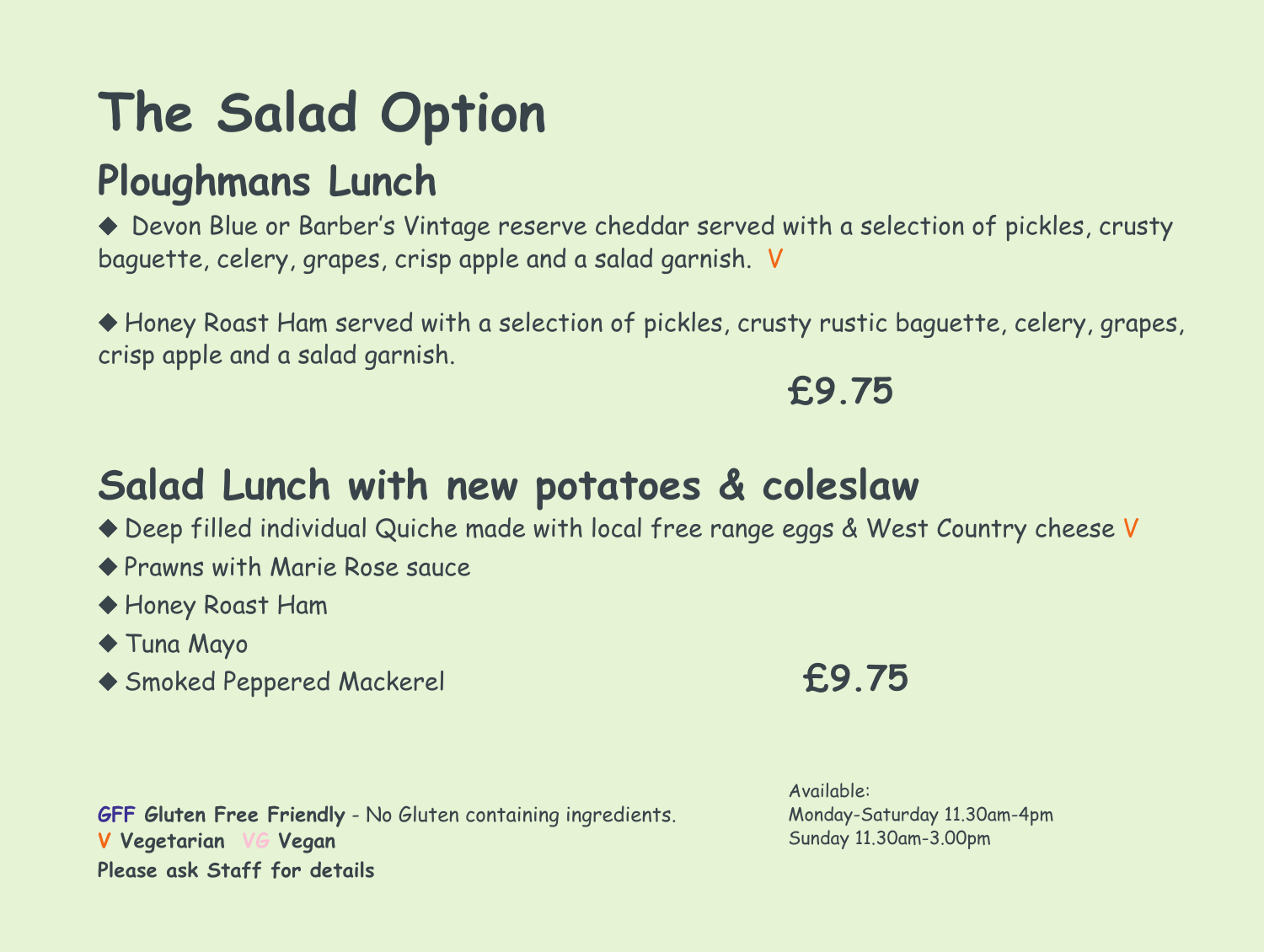# **Baked Jacket Potato**

**Locally sourced Jacket Potato with a choice of topping. Served with a dressed side salad.**

u **Baked Beans GFF VG** u **West Country Cheddar GFF V** u **Bean Chilli with Sour Cream (optional) GFF V VG** u **Tuna Mayo GFF** u **Chilli Beef & Sour Cream GFF**  $\blacklozenge$  **Pulled BBQ** Jackfruit with coleslaw GFF V

### u **Plain with Butter (optional) GFF V VG**

u **Prawn Marie rose Sauce GFF**

### **Add any extra filling for £1.99** (with the exception of Prawns)

Available: Monday-Saturday 11.30am-4pm Sunday 11.30am-3.00pm

**GFF Gluten Free Friendly** - No Gluten containing ingredients. **V Vegetarian VG Vegan Please ask Staff for details**

## **£6.50 | £4.50 £7.55 | £5.25 £7.55 | £5.25 £7.55 | £5.25 £7.95 | £5.75 £7.95 | £5.75 £7.95 | £5.75 £8.50 | £5.95 ADULT | CHILD Or**

**SMALLEr POrTIOn**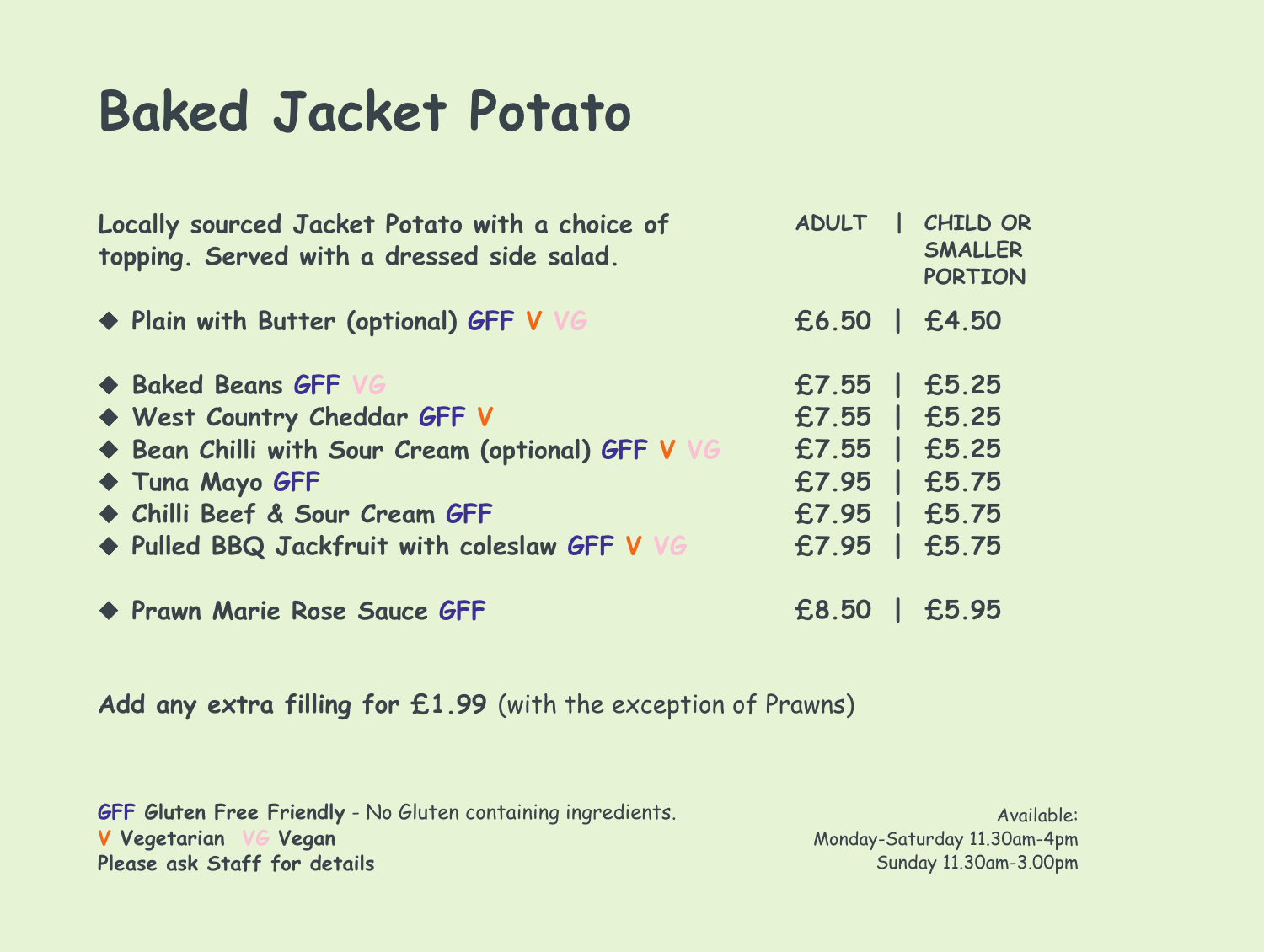# **Toasted Panini**

**£9.40 £9.40 £9.40 £9.40 £9.40 £9.40**

**Toasted nigella Seed Panini with mozzarella cheese and one of the following choices served with a dressed side salad, pot of St John ' s relish and a small side of chips**

u **Brie, Bacon and Cranberry** u **Tuna Mayo** u **Tomato, red Onion and West Country Cheddar V** u **Tomato, Pesto & Feta V**  $\blacklozenge$  Pulled BBQ Jackfruit & Vegan Cheese u **Honey roast Ham & West Country Cheddar**

**Add an extra portion of Chips to your Panini for £2.95**

Available: Monday-Saturday 11.30am-4pm Sunday 11.30am-3.00pm

**GFF Gluten Free Friendly** - No Gluten containing ingredients. Please ask staff for details. **V Vegetarian VG Vegan**